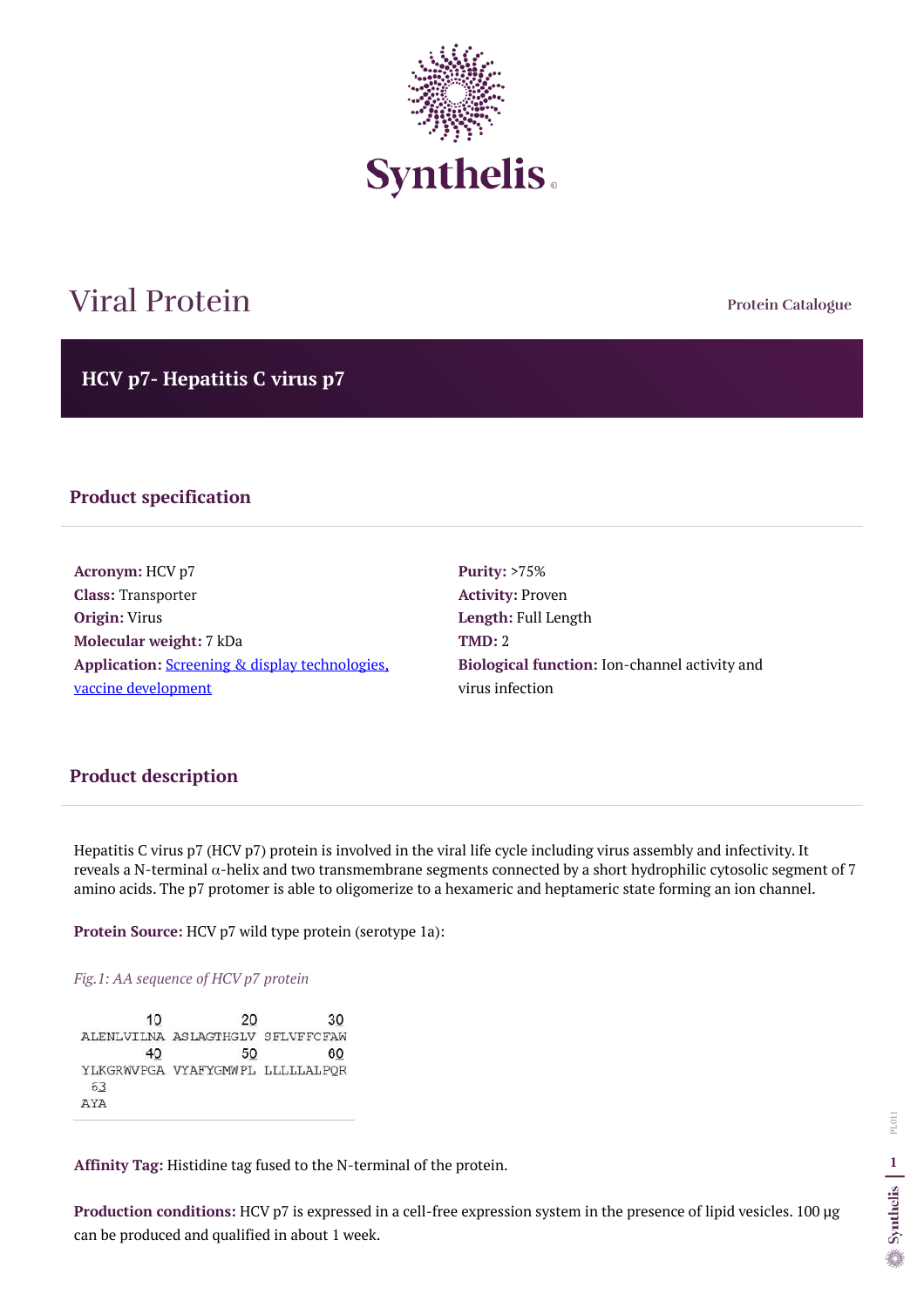### **Quality analysis**

**Purity:** Typically > 75% as determined by SDS-Page and Coomassie Blue staining.

#### **Quality Control**

This process efficiency of expressing properly folded protein was measured using Fourier Transform InfraRed (FTIR) method. The 66%  $\alpha$ -helix percentage obtained corresponds to the 69% predicted structure (CFSSP) and previous published data.

**Purification procedure:** As standard, HCV p7 proteoliposomes are purified on a sucrose gradient. Further purification steps can be added if required.

*Activity: Recombinant proteoliposomes containing HCV p7 have been shown to be active into liposomes using patch clamp recordings.*

*Fig.2: HCV p7 proteoliposome after purification (Coomassie Blue quantification and Western blot identification).*





*Fig.3: FTIR Spectra of p7 proteoliposomes. Spectrum and fit of cell-free expressed p7 proteoliposomes (Fit: orange: β-sheets, green: α-helix, blue: β-turns).*